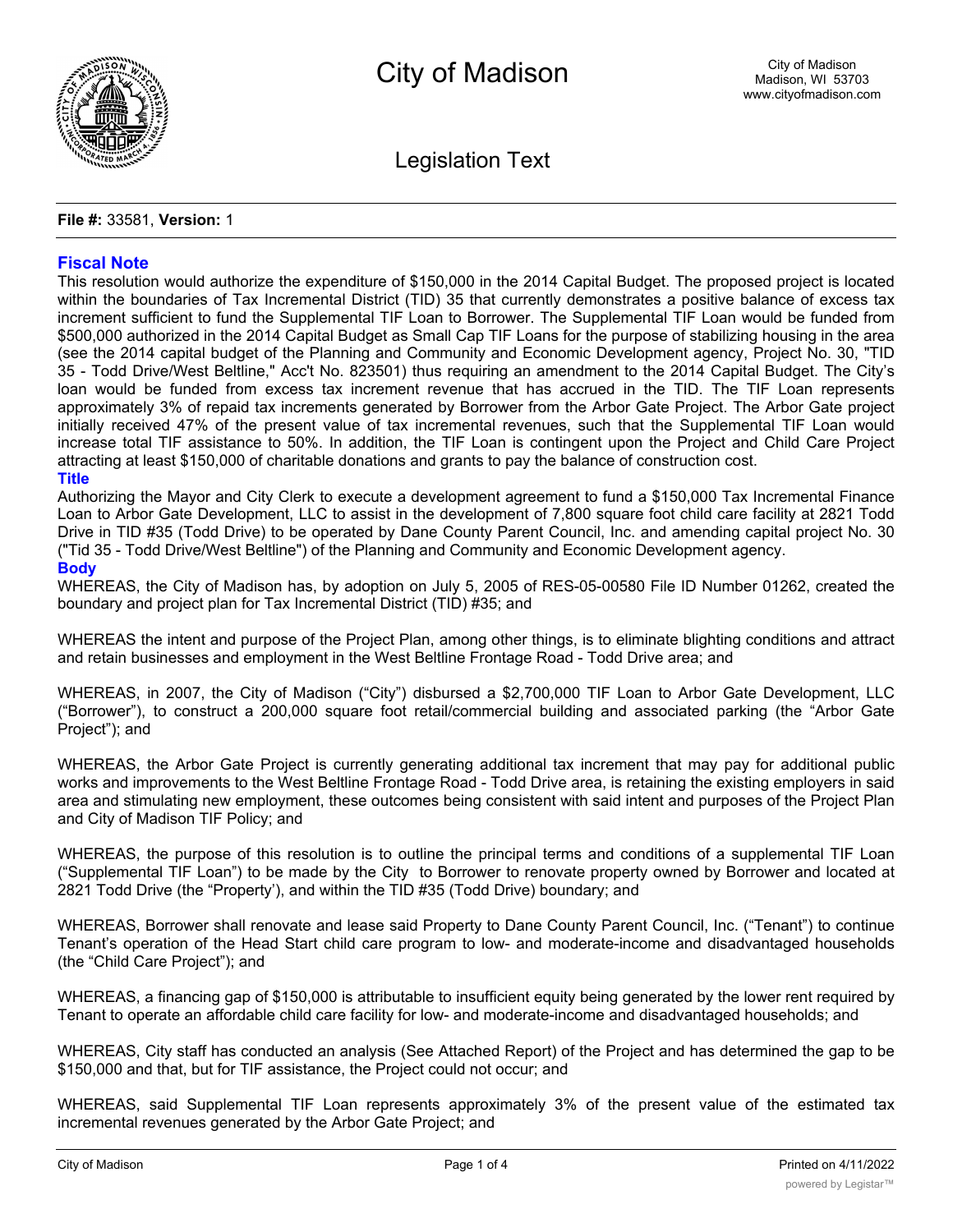## **File #:** 33581, **Version:** 1

WHEREAS, the Arbor Gate Project received 47% of the present value of tax incremental revenues generated by said project, such that the Supplemental TIF Loan to the Child Care Project would in aggregate total 50% of the present value of estimated tax incremental revenues; and

WHEREAS said TIF assistance is also contingent upon Borrower and Tenant receiving \$150,000 of charitable donations and grants to complete the construction of the Child Care Project; and

WHEREAS, the TIF Loan becomes a grant when tax increment received from the Child Care Project, the Arbor Gate Project and/or Developer out-of-pocket payments are sufficient to repay the TIF Loan estimated to occur in approximately six (6) years; and

WHEREAS, in addition to any other powers conferred by law, the City may exercise any power necessary and convenient to carry out the purpose of the TIF law, including the power to cause project plans to be prepared, to approve such plans, and to implement the provisions that effectuate the purpose of such plans; and

WHEREAS, the TIF Loan proceeds to be made available to the Child Care Project require authorization in the 2014 Capital Budget.

NOW, THEREFORE, BE IT RESOLVED that the City hereby finds and determines that the Child Care Project is consistent with the public purposes, plans and objectives set forth in the District Project Plan and that the City's loan to Borrower demonstrates the City's efforts to provide a full range of child care services to low- and moderate-income and disadvantaged households, eliminate blight and stimulate planned commercial redevelopment, thereby making more likely an accomplishment of the public purpose objectives set forth in TIF Law and City TIF Policy.

BE IT FURTHER RESOLVED that funding is subject to the following conditions:

- 1. The Project. Borrower agrees at a minimum the Child Care Project will include:
	- a. Construction of interior and exterior building improvements located at the Property comprising approximately 7,800 square feet that facilitates its use as a child care facility.
- 2. Form of Assistance. TIF Loan assistance shall be provided in the form of a zero percent interest (0%) Supplemental TIF loan disbursed at closing from the City to Borrower, in the amount of One Hundred Fifty Thousand Dollars (\$150,000). Said Supplemental TIF Loan shall partially finance Borrower's development of the Child Care Project and shall become a grant when tax increment recovered from the Arbor Gate Project and the Child Care Project and/or cash payments by Borrower and its personal guarantor are sufficient to repay the Supplemental TIF Loan and the City's associated borrowing costs, if any.
- 3. 2014 Capital Budget Amendment. Funding of the Supplemental TIF Loan is contingent upon an amendment to the 2014 City of Madison Capital Budget.
- 4. Evidence of Lease and Borrower Equity. Prior to the Supplemental TIF Loan closing, Borrower shall provide an executed lease in a form acceptable to the City between Borrower and Tenant, with primary terms of not less than 10 years and Tenant occupying not less than 7,800 square feet of the Project for the sole purpose of operating the Head Start child care program. Borrower shall also provide evidence to the City that not less than \$150,000 of Borrower equity shall be made available for investment in the Child Care Project, including but not limited to a cash contribution from Borrower, charitable contributions, grants and other non-TIF sources that are not loans to the Child Care Project or Tenant ("Borrower Equity"). Such evidence shall include the Borrower's bank statement, receipts of pre-paid construction expenditures or other TIF-eligible expenses paid by Borrower, written grant commitments to Borrower or Tenant, and evidence of charitable contributions to Tenant.
- 5. Method of Payment and Tax Increment Guaranty. The City's expenditure in providing the Supplemental TIF Loan shall be repaid by Borrower through tax increments generated by the Arbor Gate Project site and the Property and/or cash payments by Borrower and its personal guarantor. Borrower and its personal guarantor shall guaranty the City's receipt of increment revenue. The allocation of TIF credits between the Arbor Gate TIF Loan obligation and the Supplemental TIF Loan obligation shall be made in the sole discretion of the City.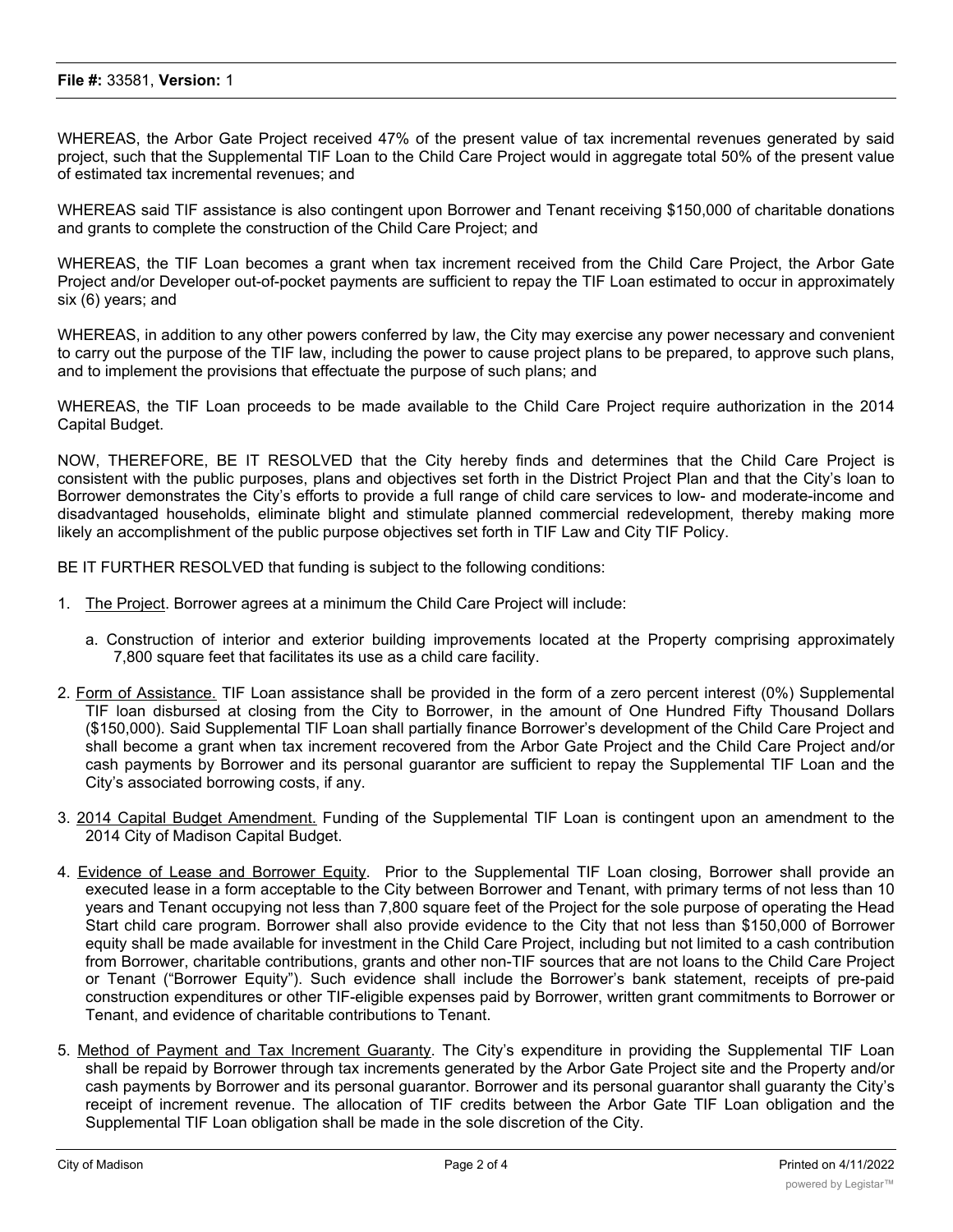- 6. Security. The Supplemental TIF Loan shall be evidenced by a Note from Borrower to the City in the amount of the TIF Loan bearing zero percent (0%) interest ("Note"). Borrower shall execute a mortgage on the Property in favor of the City securing payment of the Supplemental TIF Loan ("Mortgage"). The Loan Agreement between the City and Borrower concerning the TIF Loan to the Arbor Gate Project shall be amended to include the Supplemental TIF Loan terms and conditions. The City shall agree to execute a subordination of mortgage in a form approved by the City Attorney. Bradley L. Hutter shall execute a personal guaranty guaranteeing payment of the Supplemental TIF Loan.
- 7. Sale to Tax Exempt Entity PILOT Payment. Borrower shall be prohibited from selling or transferring the Property prior to the Borrower's repayment of the Supplemental TIF Loan. If Borrower sells or transfers the Property to a taxexempt entity ("Buyer"), whereupon such ownership renders the Property as tax-exempt, Buyer shall pay the City an annual payment in lieu of taxes (PILOT) in the amount of property tax last levied as of the date of sale to Buyer, frozen, through 2032. The City shall share said PILOT in proportion with the overlying taxing jurisdictions. Buyer shall execute a PILOT Agreement and a mortgage in favor of the City in the amount of the PILOT payments ("Buyer's Mortgage") at the time of Buyer's acquisition of the Property. The Buyer's Mortgage and PILOT Agreement shall be released and terminated by the City upon the receipt by the City of the required PILOT payments.
- 8. Satisfaction. The Mortgage shall be satisfied and the Note cancelled upon full payment of the Supplemental TIF Loan.
- 9. Changes of Ownership in Borrower or Tenant. Any material changes to the ownership of the Borrower than as stated in the TIF Loan Application dated March 5, 2014 and its attachments and amendments submitted to the City ("TIF Application"), shall require prior written notification of and approval by the City. Any such changes made without prior notification and approval of the City shall subject this Supplemental TIF Loan commitment to reconsideration by the City, or if the loan has been made, to immediate repayment of the Supplemental TIF Loan by Borrower.
- 10. Affirmative Action MGO 39.02 (9). Borrower and its contractors/subcontractors shall comply with all applicable provisions of the Madison General Ordinance (MGO) 39.02 (9), concerning contract compliance requirements. Prior to commencing construction, Borrower shall contact the City's Affirmative Action Division to assure that Borrower is in compliance with the aforementioned requirements. Borrower shall assist and actively cooperate with the Affirmative Action Division in obtaining the compliance of contractors and subcontractors with such applicable provisions of the Madison General Ordinance. Developer shall allow maximum feasible opportunity to small business enterprises to compete for any contracts entered into pursuant to the contract.
- 11. Living Wage (MGO 4.20). Borrower shall comply with Madison General Ordinance 4.20 that requires Borrower to provide a living wage.
- 12. Accessibility (MGO 39.05). Borrower shall submit a written assurance of compliance with Madison General Ordinance 39.05.
- 13. Equal Opportunity and Equal Benefits. Borrower shall comply with all applicable local, state and federal provisions concerning Equal Opportunity. Borrower shall also comply with the City's equal benefits ordinance, at 39.07, Madison General Ordinances.
- 14. Material Changes. Any material changes to the size, use or ownership of the Child Care Project or Property that is stated in the TIF Application as of the date of introduction of a resolution to the Common Council to approve this Supplemental TIF Loan, shall subject this Supplemental TIF Loan commitment to reconsideration by the City, or if the loan has been made, to immediate repayment of the Supplemental TIF Loan by Borrower.
- 15. Project Completion. Borrower shall guarantee that the construction of the Child Care Project shall be completed by December 31, 2014. Project completion shall be evidenced by the issuance of a certificate of occupancy for not less than 7,800 SF of the Child Care Project.
- 16. Property Insurance. Prior to funding, evidence shall be provided that a property insurance policy of the proper type and amount of coverage to protect the City's participation has been obtained. The policy shall name the City as an additional insured.